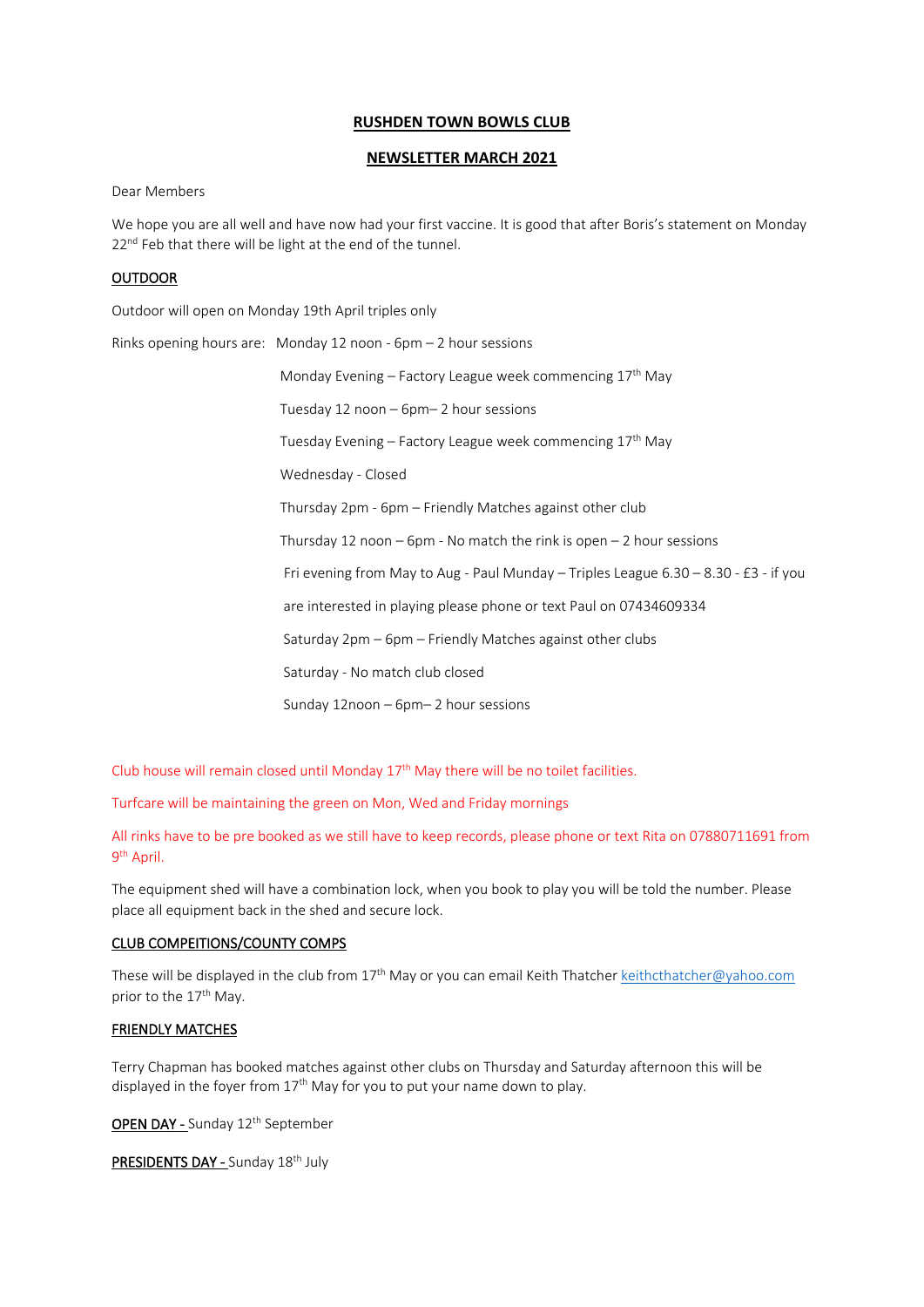#### AGM

Tuesday 7th December - All outdoor members are encouraged to attend to have your comments on how your club operates.

#### New BN Novice Competition

Here are the salient points regarding the newly instituted BN Novice competition:

The format is as follows:

a) The competition will be called 'BN Novice Singles', and is open to all genders and ages - provided that County affiliation fees have been paid for each entrant before the May 1st deadline.

b) Players are eligible for this competition IF THEY HAVE NOT PLAYED IN A COUNTY FINAL OF ANY FORMAT IN THE LAST 10 YEARS. - this includes Fours, Triples, Pairs, Singles 2/4 woods or any other domestic competition, but excludes team games like Top Club and County League Finals.

c) The game shall consist of three (3) woods per player and 15 ends. One trial end to be played before the start of the 15 end game. If the score justifies it then the game does not need to be played to the finish of all 15 ends.

d) Clubs will run the early rounds as a Knock-Out competition to produce two Club Finalists (A and B) by the middle of August. These finalists will then be drawn to play in the later stages of the competition throughout September under County Competition control.

Proposed Club championships for 2021, subject to enough entries to support semi-finals and finals: Singles:

Men's Championship (4 wood) Ladies Championship Men's 2 wood Championship Men's Handicap Blanche Cox Trophy (mixed - only open to those who have not won a club singles title previously) Pairs:

Men's Ladies Mixed Triples: Men's

Mixed

Pairs and Triples Teams will be drawn at random. Mixed teams to comprise one lady (minimum)

Rules regarding playing formats etc. will be published when the draws are made. The competition draws will be made19th April, so the final date for entries to be received is 18th April. Finals Weekend will be 24th-26th September. Any members who do not expect to be available to play over this weekend are respectfully requested not to put in entries.

If you are interested in entering this competition please email [keithcthatcher@yahoo.com](mailto:keithcthatcher@yahoo.com) or phone/text 07860359322

## MEMBERS MUST HAVE RENEWED THEIR MEMBERSHIP IN OCTOBER 2020 OR ARE GOING TO RENEW BEFORE 1ST APRIL TO BE ELIGIBLE TO PLAY, AND IF YOU ARE ENTERED FOR COUNTY /NATIONAL COMPETITONS.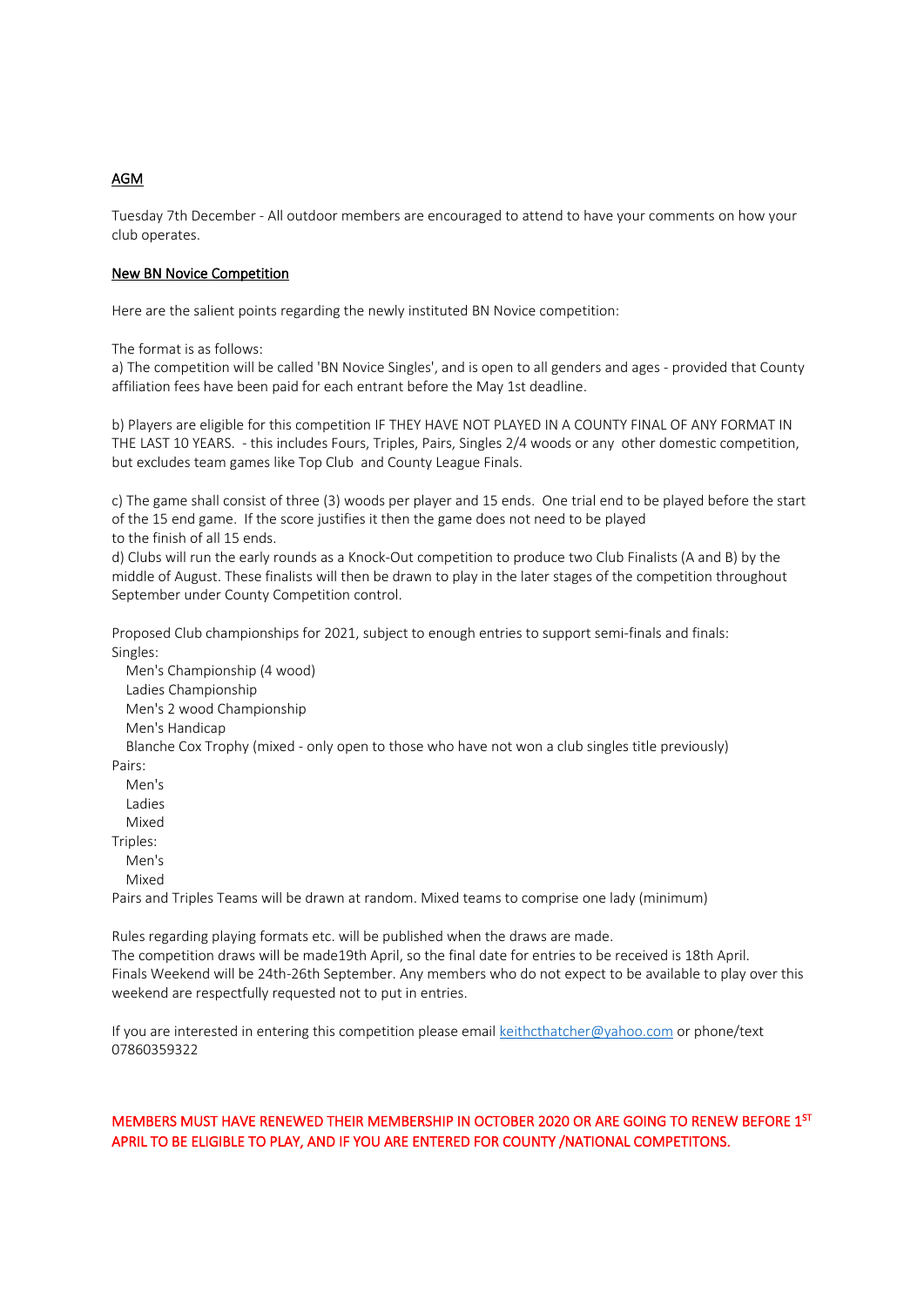## INDOOR

Will open on Mon 17<sup>th</sup> May as follows

Rink opening hours are: Monday Morning 10.00am – 12 noon – Friendly roll ups

 Tuesday Evening 6.30pm – 8.30pm – Friendly roll ups Wednesday – Closed Thursday morning 10.00am – 12 noon – Friendly roll ups Friday afternoon 4.30pm – 6.30pm – juniors only Friday Evening 6.30pm – 8.30pm - Friendly roll ups Saturday – closed Sunday- 12.00pm – 6pm Friendly roll ups

All rinks have to be pre booked as we still have to keep records, please phone or text Rita 07880711691 from  $7<sup>th</sup>$ May.

To pay for the rinks is by CARD ONLY by purchasing tickets (these do not have an expiry date) on a Monday and Thursday morning from 9.30am to 11.30am from Rita or from the Bar when its open. Special offer buy 5 get 6 for £15.

MEMBERS MUST HAVE RENEWED THEIR MEMBERSHIP IN OCTOBER 2020 OR ARE GOING TO RENEW BEFORE 17TH MAY TO BE ELIGIBLE TO PLAY.

DO YOU KNOW ANYONE WHO IS AGE 8 TO 17 WHO WOULD BE INTERESTED IN JOINING OUR JUNIOR SECTION.IF YOU DO IT STARTS ON 21ST MAY AT 4.30 FOR 2 HOURS THEY CAN JUST COME DOWN HAVE A GO WITH OUR COACHES KEITH CARTER AND TERRY CHAPMAN.

# BAR

The Bar will open week commencing 17th May, initially Tues and Fri evenings 6.00pm to 9.30pm. As per Government guidelines it will be table service and payment by card only. After 21st Jun depending on support from members, the bar opening times will be reviewed and adjusted to suit the demand.

The club will not be fully open until Monday 21<sup>st</sup> June unless government guidelines change.

All Steps are in line with the COVID -19 Roadmap for England restrictions and are subject to change at any time depending on Government Guidelines.

Take care looking forward to seeing everyone back at the club.